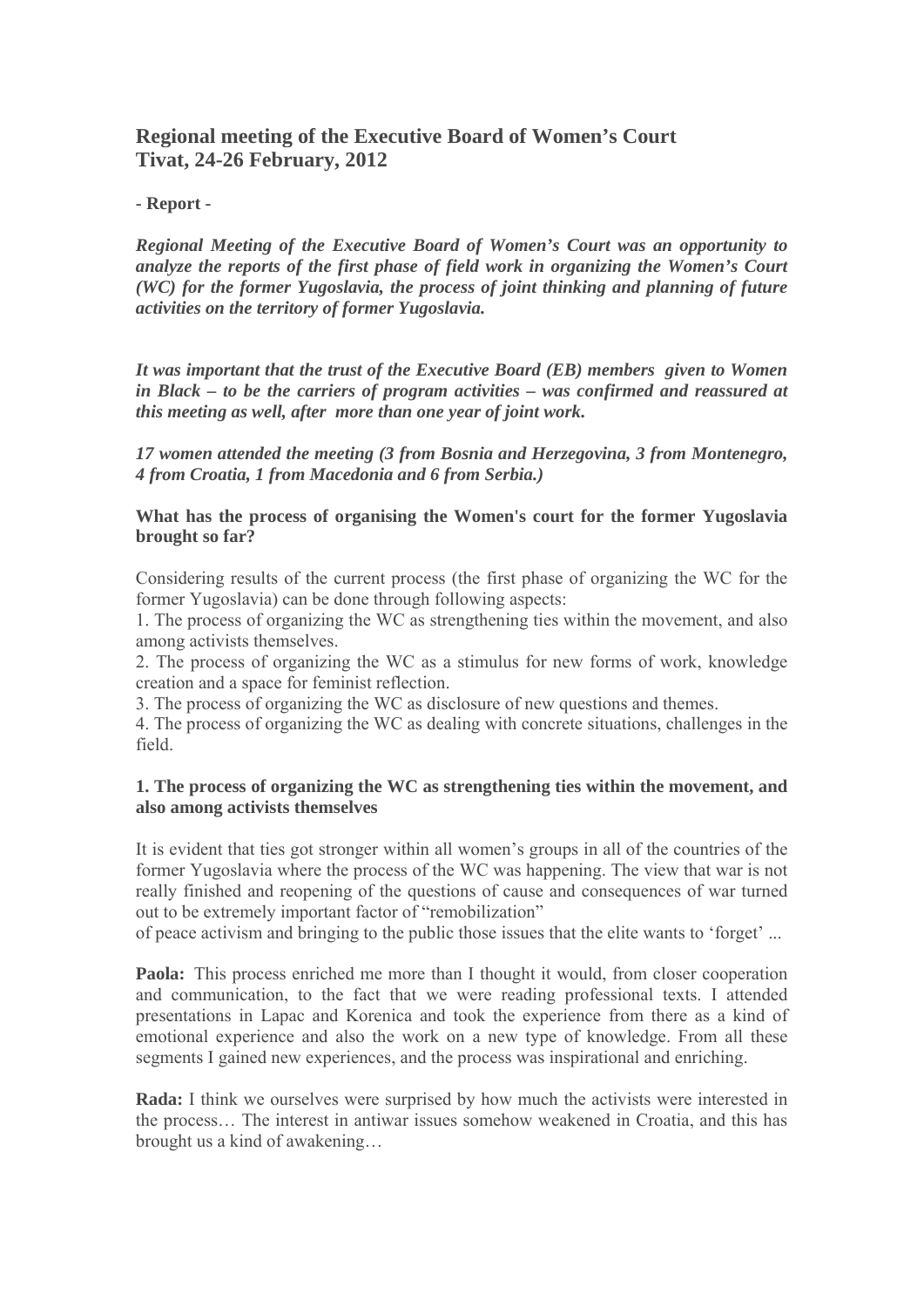**Duška:** This was just an addition to a collaboration of organizations that already cooperate a lot.

**Meliha:** For the first time NGOs from the Federation of Bosnia and Herzegovina and Republika Srpska were working together on a subject uneasy for everyone. At first I thought only Bosnian NGOs would work on this but I was positively surprised that organizations from RS (Republika Srpska) were working and getting the same results like us.

**Ervina:** I am content with the process in Montenegro because majority of women there have heard about something called Women's Court. Montenegro responded to the Women's Court in the way what their attitude towards the war is – there has not been a war in Montenegro. We are now bringing a responsibility for the wars as people from Montenegro went to all those wars.

**Sabina:** I am happy with a level of cooperation among women's organizations in Montenegro. Personally and generally, I am very happy with the process.

**Ljupka:** Somehow this process in Montenegro connected women from different cities more than what NGOs succeeded…A big benefit from my point of view is connection with women from the territory of former Yugoslavia that I have gained from this process.

## **2. The process of organizing the WC as a stimulus for new forms of work, knowledge creation and a space for feminist reflection**

## *Work methods like going back to 'the base' and relying on field work experience with women, were the main factors in strengthening connections within women's groups:*

**Nela:** For us in Croatia it is very important to accept the new methodology, to contemplate about ourselves in a different way, to change our attitude toward funders, UN and similar bodies… I think the war and foreign organizations moved this focus of ours, and now we got back to ourselves. Methodology of Women In Black – the one we did not have before and are now facing with – to record everything, to have selfreflection and critical analyses – is a seemingly simple, but actually very demanding methodology. And it means to keep going back to what women said, to continually go back to this wisdom.

### *The fundamental values of this process (comprehensive feminist approach, democracy of the process) also enabled strengthening of the ties:*

**Duška:** Maybe the process inspired some of us to think about the war in a more feminist way, and it is a hard thing to do when you are in the place where war happened.

**Valentina**: I feel that the only feminist approach can help the women's movement in BiH not to slip into nationalism. But it also needs a great discipline and ethics of facilitators, because traps are present everywhere and always…

**Ljilja:** I was amazed that it provoked and awoken interest of all women and brought them back to contemplating and rethinking…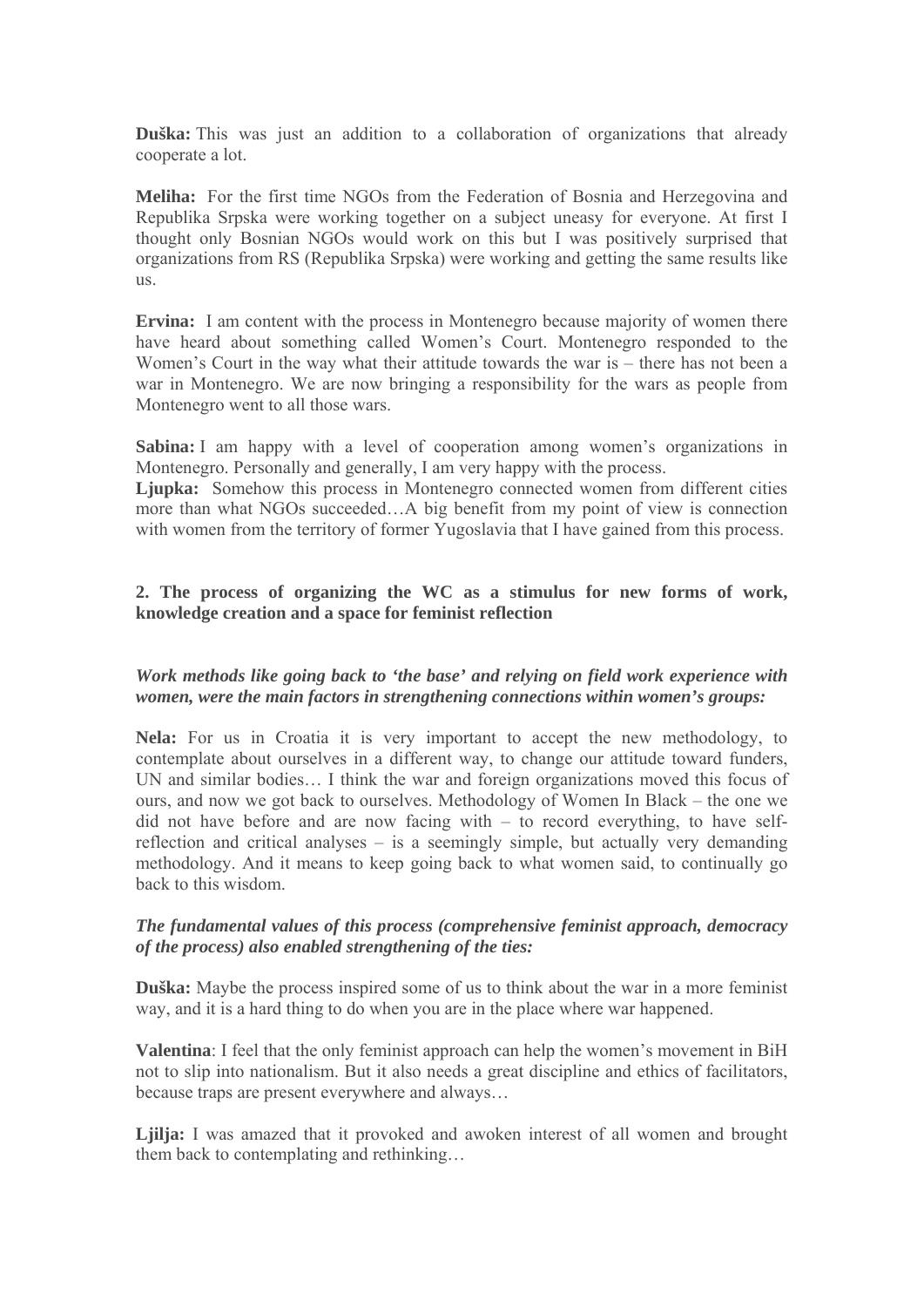**Staša:** I would say that this is getting back to the old ways, but in fact it is getting back to ourselves, to produce knowledge together and to de-elitise the NGO sector. We are rooted in the reality and women recognize it in this process, and also understand that we respect them as subjects of narration and history and do not treat them as target groups, objects… Thank you for taking over this challenge together.

At the same time, this is also democratization of knowledge and of money – since we can see what amount of money was invested and what are the results… we achieved a lot, even efficiency, and all that without patriarchal competitiveness.

**Nela:** Until now we spent nothing on public presentations, and we were all excited about the work.

# *We have also opened a space for reflection, almost forgotten in the time of dictatorship of projects and bare efficiency with no true analysis of reality:*

**Željka:** We have a good analysis and reflection within the process. Getting to know various levels of knowledge, constructions… knowledge on women's courts varies…

**Nela:** This process is totally different than what we generally experience in our work, such as project coalitions that are being made. EU projects demand partnerships that are then being made ad hoc… they do not demand political coalitions. Our coalition is based on political ideas and values, and goes against the mainstream trends.

# *Specific situation of BiH as a still divided country, as well as the pressure by donors (that affects all the countries of the former Yugoslavia) also require from the activists in the field to think about "civil society as a risk".*

**Staša:** Well, lets also say that all projects from Republika Srpska are linked with the Federation… The questions is whether is this a space that can be used, and it is the responsibility of civil societies of both Federation and Republika Srpska… How many projects are implemented under the veil of silence?.... All of them are realized together by Federation and Republika Srpska, and there is complicity on certain subjects. (…) But it seems to me that this complicity involves both sides… since when it is about applying for big money by both entities, there is no problem to do it… We turn out to be fools in a great project idyll… civil society is a risk, too.

# **3. The process of organizing the WC as disclosure of new questions and themes**

#### *The process made it possible for activists to focus on new subjects, and to include into activism the numerous new questions they faces with during the preparations…:*

**Paola:** The idea of WC opened many new subjects, brought us in touch with new problems we did not consider before, since we, as organizations of civil society were focused mainly on one area. Now we see a bigger picture. We started seeing it through public presentations, like in Lapac and Korenica, where we listened to a woman talking about economic problems, corruption, war crimes, refugee problems, tenancy right issues… Such approach has enriched our work and what we will gain from it… We get a new picture, new knowledge, and as Nela said, it all starts from the concrete experiences of women.

**Nela:** Having several networks helped us (in Croatia), and now we reached a new quality in dealing with the war (which we did not have for a long time). We opened these issues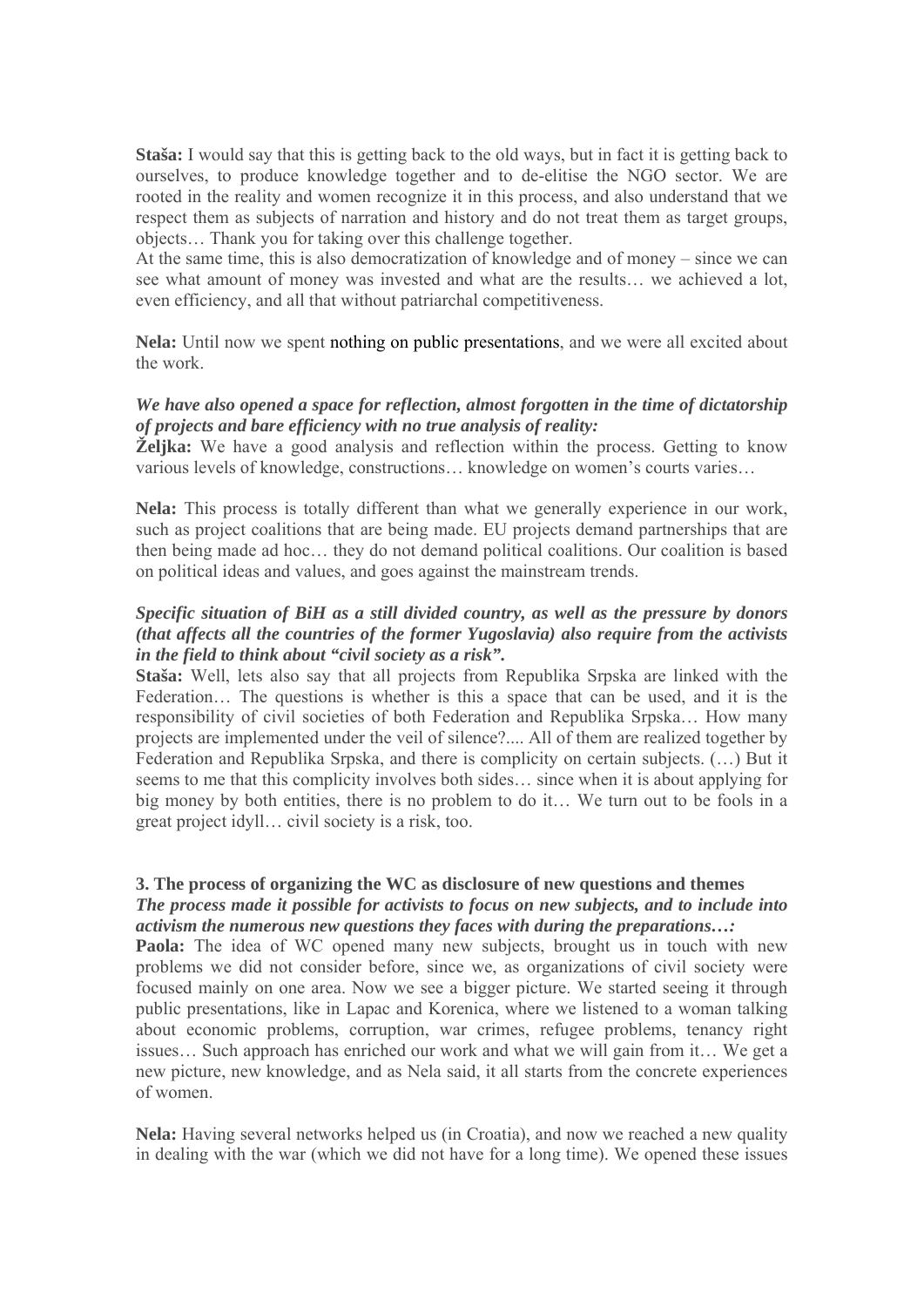with your help, and this process involves absolutely no competitiveness among groups. We all cooperate with each other, having good will and intention, and support each other. Our cooperation changed and got a new quality.

**Valentina:** I think something starts and is opening. We had no time to meet and consolidate everything we saw and experiences, to pay honor to one another and see what the positive sides were, and what were potential mistakes of the process.

## *The process also opened suppressed questions and topics, before all the questions of responsibility for war and war crimes, even outside the circles of activists:*

**Duška:** When it's about interest of women, we had the opposite situation from Croatian… there were mostly young people, interested only in how to get out of the country, and mostly girls, and without us interfering at all, they understood it as a story of facing with the past. Our women groups say we can not start dealing with the current issues until we complete the war story. And now we have youth also saying that we have to clear up some things. We tried to remain focused at war and war violence, since everything else is sort of covered. But women themselves realized, through the presentation, the workshop, that the WC is a chance to speak out about global male violence against women.

**Ervina**: I want to say that women are ready to speak out, and that the voice that should break through the complete silence that pressures us and is so overwhelming should be kind of revolutionary, or at least significant, and should be made public. All this topics start and radicalize a horrible pain and we therefore have the responsibility to do something with this pain.

**Sabina:** Although these themes are uneasy, dangerous, forbidden, especially in the place I live in (I come from the town that heavily took part in the war), the people were very interested in them.

# **4. The process of organizing the WC as dealing with concrete situations, challenges in the field**

*While jointly thinking about the process, it was important to gain insight in the challenges and obstacles activists have to face and deal with. Analysis of the specificity of regions where process takes place was also important. Challenges and obstacles that we have to overcome within the process of organizing WCs can be divided into following groups:* 

- *a) Limits of institutional judicature as the source of distrust of people (but also as opening the space for accepting the alternative court and more comprehensive understanding of justice) and insufficient knowledge on the functioning of judicature by activists themselves, as well as the problem of omnipresent depolitization.*
- *b) Nationalistic ideologies that, in some states, haven't been deconstructed enough event within the activist groups, and especially within the societies in general, so the processes of ethnic cleansing still remain (although using different means), as well as the misuse of the war rape of women, since the question of responsibility at all levels hasn't been rose.*
- *c) Insufficiently developed civil societies.*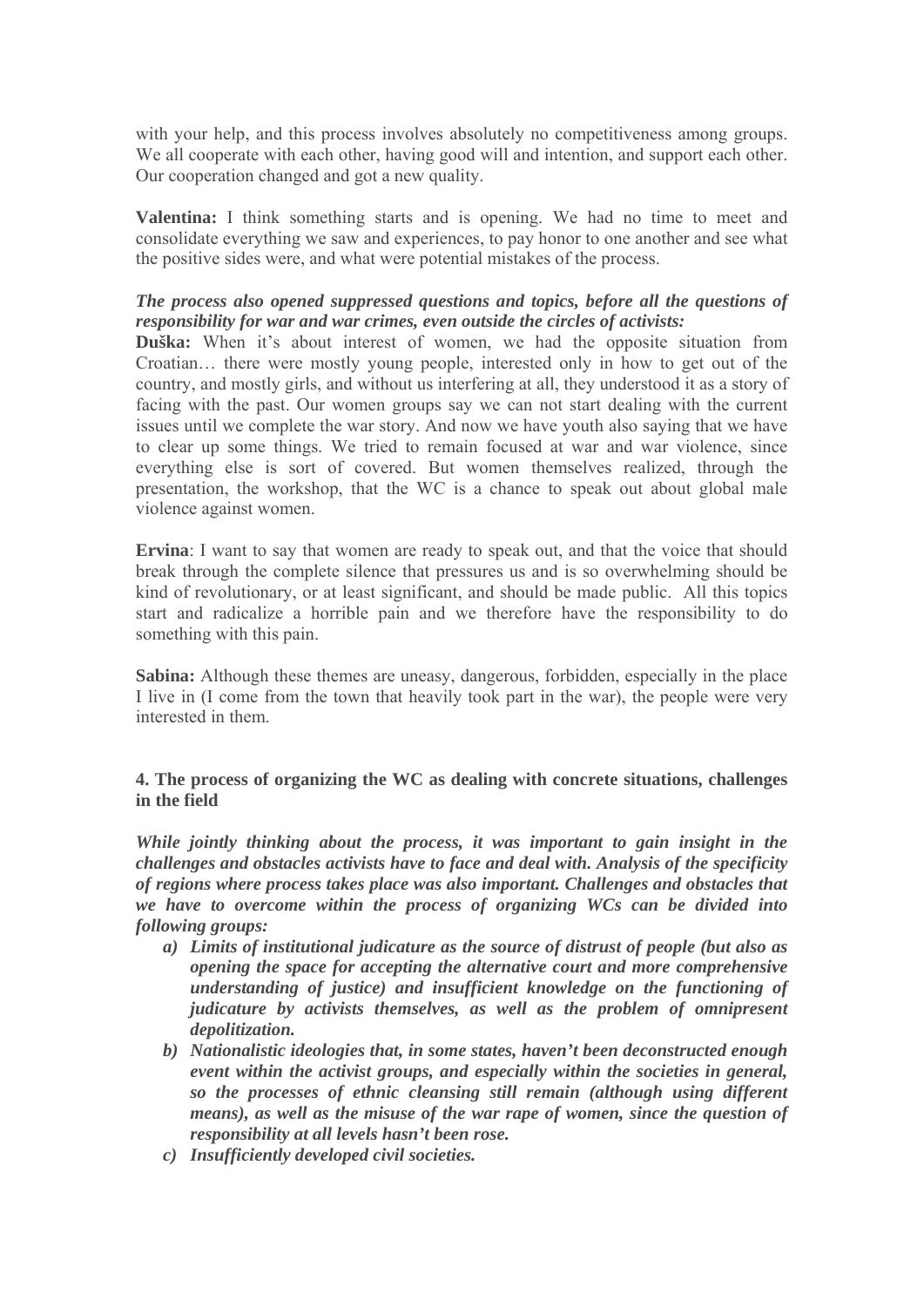*d) "Dictatorship of the time" that obliges activists to keep reexamining the process (both technical and regarding the content), to continually learn, so that as many people as possible would take part / be mobilized within the process.* 

# *4a) Limits of 8institutional judicature and insufficient knowledge of activists on the functioning of judicature…*

**Valentina:** There is an effort to ban the state court dealing with war crimes… There are so many information launched from all three sides that succeeded to demotivate everyone, even activists.

**Staša:** In many situations, for example for the preservation of Kosovo, it was irrelevant to deliver certain Serbian generals. No one ever asked for Kadijević and Adžić to be persecuted for command responsibility. That's an omission of the international community, too. (…) Current minister of defense Dragan Šutanovac claims that Diković isn't guilty, since Haag don't ask for him to be delivered, as well as the Milošević ain`t guilty, since there's no final judgment. It shows us the importance of final judgments for all of us.

**Ervina:** We listened to one women talking about search for perpetrators of crimes after receiving the information from Croatia…. It means that our persecutor's office does nothing until somebody else pushes it. It waits for persecutor from Dubrovnik and Neretva county to give it name and surname, and only then starts collecting information. Furthermore, they try to persuade us it is the procedure, although it shows they do nothing. But it is a clear thing that if they would do their jobs, they would have to extradite themselves.

**Staša:** The problem of persecutor's offices is that they conceal crimes in the name of the state. And it's clear why do they do it, since half of the government today consists of the people from the former regime.

**Nela:** Activists can't go, but only lawyers… and it seems as if the monitoring is not the form of pressure for those associations hiring lawyers. There is no political pressure when it comes to war crimes.

### *4b) Nationalistic ideologies that haven't been deconstructed…*  **Nationalism:**

**Meliha:** (…) only we know what happened during the training, and that's when for the first time we raised the question whether we will go together or separately… Do we want BiH to be united or not… How will be represent the court in a women's way? We never sat down and talked about it… We have to discuss it ourselves, one with another, we haven't resolved anything, we sit together and talk about women's issue, but do not open the national issue… And only then you can help us, when we talk it over between ourselves.

**Rada:** And we in Croatia don't even sit together… I am afraid of the new Vukovar, we have a lot to work…

**Meliha:** We have ad hoc actions, work together, but when these topics are raised...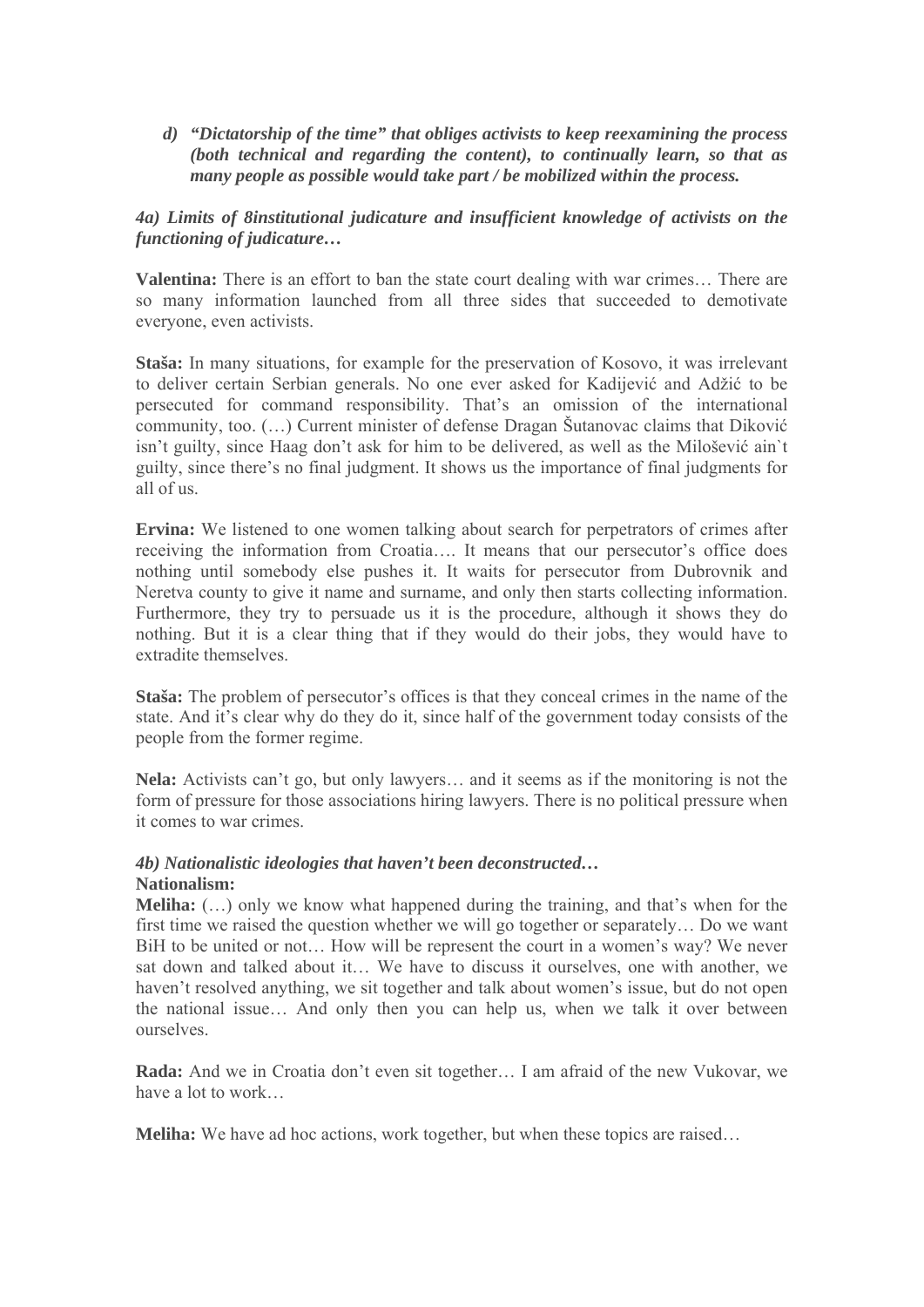**Nela:** Not everyone sit together in Serbia, too.

**Duška:** We are not talking about us and, lets say, Circle of Serbian Sisters, whom we are not together anyway… We are talking about relationships between women's activist groups, joined within the network, with no explicitly nationalistic organizations, but we have never discussed our internal, let's call it nationalist story; we all agree on the issues concerning domestic violence, trafficking, law on gender equality, but when it comes to war and its consequences, and when it comes to BiH and RS... then the problems start, then you have to see what will Dodik say… and it is a problem, as well as the problem is this public statement of mine that will bring me troubles at home. Therefore, I am thinking about it – whether they also have a problem to speak out, which I can deal with, or they do not want to speak out, which I don't know what we can do with…

**Nela**: And ethnic cleansing still goes on in the minority environments, people outside these communities are being brought to work, to manage, while members of the communities have no jobs. All those are processes of ethnic cleansing. We have to open issues of double responsibilities, since they were first victims of their minority leaders and then of majority leaders. In Lapac we brought to the public the story of three sisters thrown in the well… Well known doctor Lukač, a true positive example from Zagreb, belonging to the majority nation, did not want to go with the refugees and Croats killed him.

### **Misuse of war rapes:**

**Nela:** For already a year we have a strong manipulation going on. This woman (Marija Slišković), with the organization Women in the Homeland War… in November took 80 women to Haag, and in front of the tribunal they sang, recited and lobbied. You can suppose who paid for the trip of these 80 women to Haag…. They performed pressure for their generals. Furthermore, I think the pressure is also done in order to obtain withdrawal of the indictment for genocide.

#### **The question of responsibility:**

**Staša:** I think it would be a big step for Serbia and Croatia to admit the status of aggressors against Bosnia and Herzegovina and to admit they were defeated. It would be a giant leap if the majority of populations would become aware of it. Only after we get aware of the initial position of aggressors, we can talk about being in the position of victims. Daša insisted on the citizens responsibility in Serbia for what was done in our name… everyone agreed, but is it only about citizens responsibility, since it is more comfortable to say that Hungarians also voted for the regime, so the women added that it was not enough, and that they were also interested in the question of responsibility in accordance with the ethnic belonging, because the war that was led invoked the collective identity.

**Rada:** Exactly this division, the fact that Croatia considers itself a victim, represents the greatest obstacle to accepting responsibility of any kind, neither individual nor collective… It is really being forgotten that the Croatia functions as an ethnic state, and that's why it is impossible to help resolve the problems of Serbs coming back to Croatia when acting only from the position of citizens responsibility. I think it is very good to always bear in mind the slogan "not in our name", since that's what women can recognize. First we have to break down the paradigm of victim and aggressor…